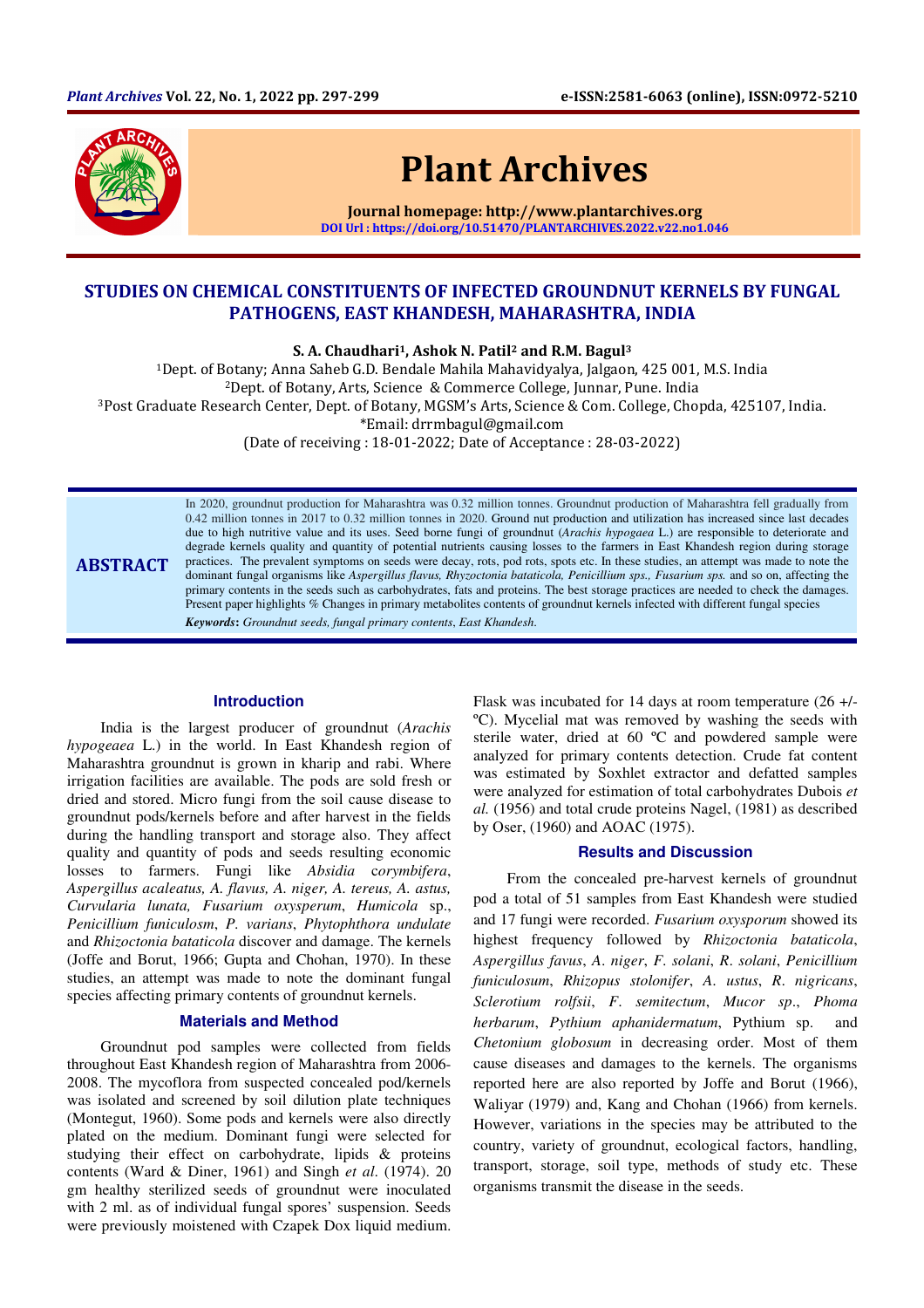13 organisms were selected for studying their effects on primary contents of kernels (Table 1) such as structural carbohydrate, crude proteins and fats. The results depict those total nonstructural carbohydrates were reduced by all fungi but highest was in *Penicillium varians* (65%) and least by *Absidia corymbifera* (25%). Proteins were increased in *A*. *flavus* and *F*. *oxysporum* in higher amount than others. While fats were more in A. *flavus* and less amount in *F*. *oxysporum* 

when compared. The results are optimistic. Nager and Chauhan (1977) reported losses in proteins due to fungal growth on groundnut kernels. In different metabolic and catabolic process of fungal organisms' source, elements are utilized while others are prepared and stored. This might be possible reason why there was a variation in the composition of kernels due to attack of different fungi (Foster, 1958)

| Sr.No.<br><b>Fungal species</b><br>$(+ / -)$<br>$(+ / -)$<br>19.17<br>44.36<br>Absidia corymbifera<br>1<br>$(-28.56)$<br>$(+11.34)$<br>$\overline{2}$<br>Aspergillus aculeatas<br>13.21<br>23.35<br>$(-50.74)$<br>$(-41.38)$ | $(+ / -)$<br>30.81<br>$(-25.76)$<br>15.34<br>$(-62.93)$<br>38.09<br>$(-08.21)$ |
|------------------------------------------------------------------------------------------------------------------------------------------------------------------------------------------------------------------------------|--------------------------------------------------------------------------------|
|                                                                                                                                                                                                                              |                                                                                |
|                                                                                                                                                                                                                              |                                                                                |
|                                                                                                                                                                                                                              |                                                                                |
|                                                                                                                                                                                                                              |                                                                                |
|                                                                                                                                                                                                                              |                                                                                |
| $\overline{\mathbf{3}}$<br>17.80<br>46.63<br>A. flavus                                                                                                                                                                       |                                                                                |
| $(-33.67)$<br>$(+17.04)$                                                                                                                                                                                                     |                                                                                |
| $\overline{4}$<br>09.40<br>19.59<br>A. niger<br>34.12                                                                                                                                                                        |                                                                                |
| $(-66.21)$<br>$(-14.36)$                                                                                                                                                                                                     | $(-52.80)$                                                                     |
| $\overline{5}$<br>12.35<br>42.98<br>A. terrus                                                                                                                                                                                | 36.40                                                                          |
| $(-53.94)$<br>$(+07.88)$                                                                                                                                                                                                     | $(-12.29)$                                                                     |
| 6<br>12.95<br>37.90<br>A. ustus                                                                                                                                                                                              | 24.78                                                                          |
| $(-51.70)$<br>$(-04.87)$                                                                                                                                                                                                     | $(-40.27)$                                                                     |
| $\overline{7}$<br>11.74<br>38.27<br>Curvularia lunata                                                                                                                                                                        | 34.31                                                                          |
| $(-56.20)$<br>$(-03.94)$                                                                                                                                                                                                     | $(-17.33)$                                                                     |
| 8<br>14.96<br>28.37<br>Fusarium chlamydosporum                                                                                                                                                                               | 15.15                                                                          |
| $(-44.97)$<br>$(-28.79)$                                                                                                                                                                                                     | $(-28.19)$                                                                     |
| 9<br>17.38<br>45.06<br>F. oxysporum                                                                                                                                                                                          | 33.31                                                                          |
| $(-35.22)$<br>$(+13.10)$                                                                                                                                                                                                     | $(-19.74)$                                                                     |
| 14.27<br>10<br>Humicola sp.<br>24.75                                                                                                                                                                                         | 21.99                                                                          |
| $(-46.79)$<br>$(-37.87)$                                                                                                                                                                                                     | $(-47.02)$                                                                     |
| 11<br>Penicillium funiculosum<br>08.85<br>40.38                                                                                                                                                                              | 20.66                                                                          |
| $(-66.96)$<br>$(+01.36)$                                                                                                                                                                                                     | $(-50.36)$                                                                     |
| 12<br>08.92<br>41.94<br>P. varians                                                                                                                                                                                           | 29.80                                                                          |
| $(-66.68)$<br>$(+05.27)$                                                                                                                                                                                                     | $(-11.70)$                                                                     |
| 13<br>11.62<br>40.16<br>Rhizoctonia bataticola                                                                                                                                                                               | 29.01                                                                          |
| $(+00.80)$<br>$(-56.65)$                                                                                                                                                                                                     | $(-30.11)$                                                                     |
| CD at 5 $%$<br>3.90<br>2.67<br>4.05                                                                                                                                                                                          |                                                                                |
| 5.28<br>3.61<br>at $1\%$<br>5.47                                                                                                                                                                                             |                                                                                |

|  | Table 1 : % Changes in primary metabolites contents of ground nut kernels infected with different fungal species. |  |  |  |
|--|-------------------------------------------------------------------------------------------------------------------|--|--|--|
|  |                                                                                                                   |  |  |  |

**References** 

- Dubois, M; Giles, K.A; Hamilton, J.K. Rebers, P.A. and Smith, F. (1956). Colorimetric Methods for determination of Sugars and related Substances, *Analytical. Chemistry,* 28(3): 350-355.
- Foster, J.W. (1958). Isolation, Purification and Maintenance of Yeast, Academic Press Inc, New York pp.153-182
- Gupta, V.K. and Chohan, J.S. (1970). Seed borne fungi and seed health testing in relation to seedling diseases of groundnut. *Indian Phytopath*, 23(4): 622-625.
- Joffe, A.Z. and Borut, S.Y. (1966). Soil and kernel mycoflora of groundnut fields in Israel. *Mycologia*, 58: 629-640.
- Kang, M.S. and Chohan, J.S. (1966). Relative efficacy of some fungicides for the control of stripe diseases of barley caused by *Helminthosporium gramineum* Rabh. J*.Res.* 3(3) *P Agric. Uni Ludhiana*. 3 :159, 297-300.
- Kenneth, H. (1990), 15<sup>th</sup> Edition, 1975, 1980.1984,1990. Official Methods of Analysis of The Association of Official Agricultural Chemist, Washington, 4, D.C. pp, 405, 569 and 943.
- Lalitha Kumari, D; Govind Swamy, C.V. and Vidhysekaran, P. (1971). Effect of seed borne fungi on the physiochemical properties of groundnut oil. *Indian Phytopathology.* 24(2): 283-289.
- Menon, V.K. and Chohan, J.S. (1965). Effect of Fungicides on leaf-spot pathogens and phylloplane mycoflora of ground nut *Punjab Res.* 2:19. 76(3): 361-366.
- Montegut, J. (1960). Value of the dilution method. In: Parkinson, D. and Waid, J.S. (eds.), The Ecology of Soil Fungi; An International Symposium. Liverpool: Liverpool University Press. *Oxfort Publ.* pp. 43-52
- Nagar, M.L. and Chohan, J.S. (1977). *Science and Cult*. 43; 499.
- Oser, B.L. (1960). Hawk's Physiological Chemistry 14<sup>th</sup> edn. Tata McGraw Hill Publishing Company Ltd; New Delhi, 1133,1140,1158,1228 and 1263.
- Sharma, K.D. (1977). Biochemical changes in stored oilseeds. *Indian J. agric. Res*., 11: 134-144.
- Singh, B.K. and Prasad, T. (1988). Effect of seed quality on germination and seed mycoflora in Sunflower (*Helianthus annus*) *Jour. Indian Bot. Soc*., 67: 316-317.